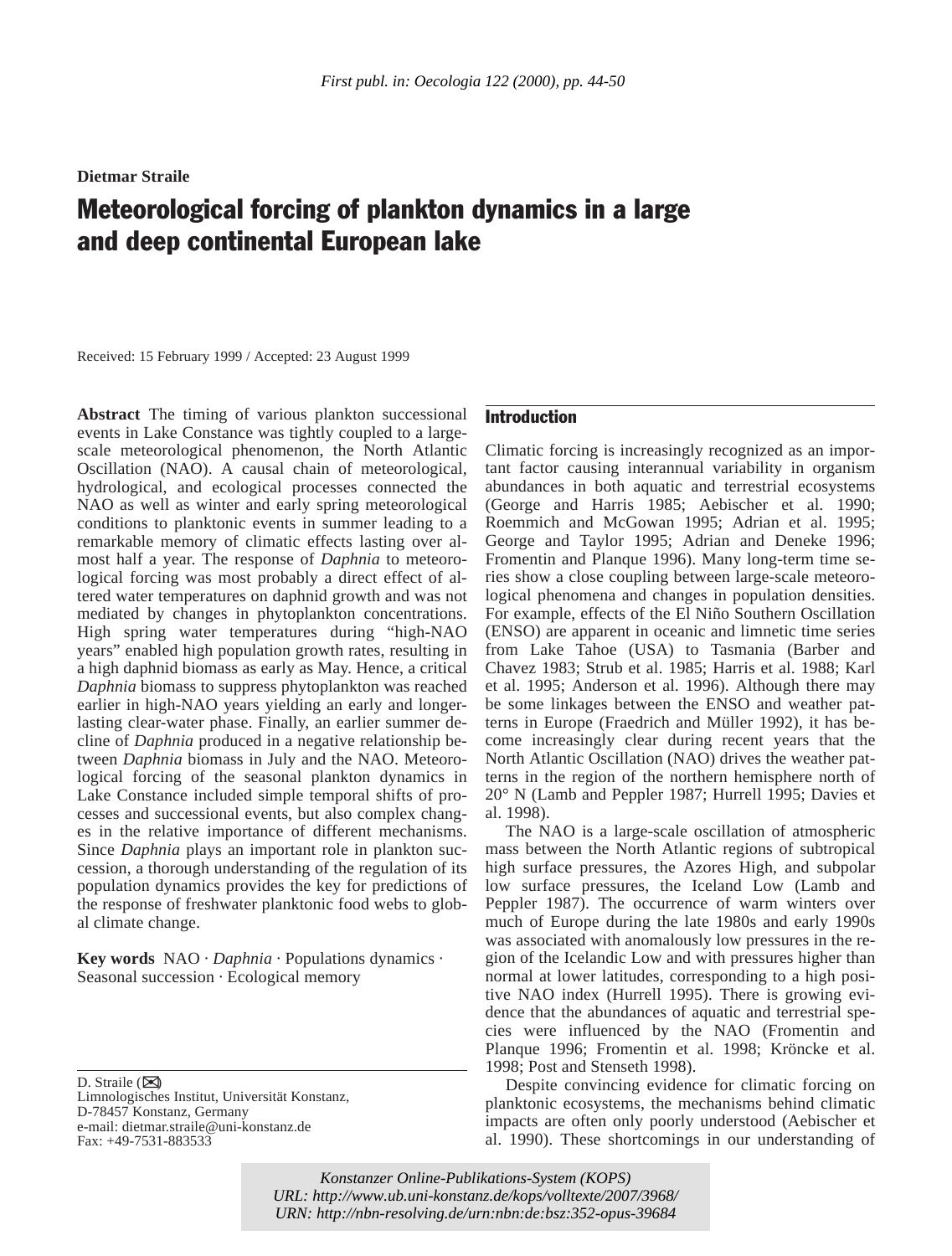meteorological forcing in planktonic food webs are due in part to a rather low temporal resolution of long-term data series, with sampling intervals exceeding the generation times of many of the organisms involved. A strong correlation was recently established between the NAO and daphnid biomass in Lake Constance, a large continental lake approximately 1000 km from the Atlantic Ocean (Straile and Geller 1998a). The plankton time series available for Lake Constance spans 15 years of observations with a high temporal resolution, i.e., weekly sampling intervals during the growing season, therefore enabling a detailed causal analysis of the meteorological forcing of plankton succession. The purpose of this study was (a) to evaluate the mechanisms by which the NAO affects daphnid biomass in Lake Constance, and (b) to analyze the indirect effects of climate forcing which arise from alternations in daphnid biomass during different parts of the season.

## Materials and methods

Lake Constance is a large (472 km<sup>2</sup>) and deep ( $z_{\text{max}}$ =254 m), temperate (47°39' N) lake on the northern fringe of the Alps. The seasonal dynamics of phytoplankton, zooplankton, and microbial populations have been studied in great detail (Simon and Tilzer 1987; Tilzer and Beese 1988; Geller 1989; Müller et al. 1991; Gaedke 1993; Straile 1998; Straile and Geller 1998b). Samples for the present study were taken weekly during the growing season and approximately fortnightly during winter in the central part of the fjord-like northwestern part of the lake (Überlinger See) from 1979 to 1994. No zooplankton samples were taken during 1983 and no phytoplankton samples were taken from July to December 1983. Zooplankton were collected with a Clarke-Bumpus sampler (mesh size  $140 \mu m$ ) by vertical hauls from  $140 \mu m$  depth. The zooplankton community consists of two *Daphnia* species, *D. hyalina* and *D. galeata*, *Bosmina* sp., *Leptodora kindti*, *Bythotrephes longimanus*, *Eudiaptomus gracilis*, and three cyclopoid copepod species (Straile and Geller 1998b). Daphnid biomass was calculated from length-dry weight relationships established for Lake Constance (Geller and Müller 1985). Phytoplankton biovolume was obtained by counting the abundance of individual species and morphotypes with the Utermöhl technique and allocating fixed cell volumes to each species (Gaedke and Schweizer 1993). Average increase rates of phytoplankton biovolume during May were calculated based on data smoothed with a three-point movingaverage filter and assuming exponential increase, i.e.,  $r=[\ln(BV_{LM})-ln(BV_{FM})]/T$ , where  $BV_{FM}$  and  $BV_{LM}$  are the phytoplankton biovolumes on the first and last sampling days in May in the respective years and  $T$  is the time span between these two sampling dates. Data on underyearling year-class strength of whitefish (*Coregonus lavaretus*), which is the dominant planktivore in the lake were taken from Eckmann et al. (1988) and Eckmann and Rösch (1998). Water transparency was recorded with a Secchi disk of 30 cm diameter. The start of the clear-water phase was defined as the first sampling date after the algal spring bloom with Secchi depth exceeding 7 m. Air temperatures were measured at the nearby meteorological station at Constance and provided by the German Weather Service. Water temperature for various depths was recorded at the respective sampling dates in the years 1979, 1980, 1981, and 1986 and continuously (every 20 min) during the other years. For the present study, water temperatures at 8 m depth were used, which is approximately the residence depth of daphnids during spring (Geller 1986). The NAO index was taken from Hurrell (1995) and calculated as the difference between the normalized sea level pressure (SLP) anomalies during winter (December–March) at Lisbon, Portugal, and Stykkisholmur, Iceland. The SLP anomalies at each station were normalized by dividing each seasonal pressure by the long-term standard deviation (Hurrell 1995). Data analysis was performed using SAS (SAS 1988).

#### Results

Average air temperatures in Constance varied from –1 to 4°C during winter (December–March) and warm average air winter temperatures were associated with high-NAO years (*r*=0.62, *P*<0.05; Table 1). Lake Constance was not covered by ice during the study period, an event which has occurred only once during the 20th century. Not surprisingly, epilimnetic water temperatures were positively related to air temperatures and, hence, to the NAO. Significant positive correlations between the NAO and water temperatures with coefficients of determination exceeding 0.3 were found until May (Fig. 1). From June onwards, variability in water temperatures was no longer related to the variability in the NAO in winter.

In contrast to spring water temperature, phytoplankton biomass was only weakly related to the NAO in March ( $r=0.4$ ,  $P<0.12$ ; Fig. 2a), but not during April and May  $(r=0.09, n.s.$  and  $r=-0.12, n.s.$ , respectively; Fig. 2b,c). *Daphnia* biomass was low during the beginning of the year, increased on average by three orders of magnitude during a period of exponential growth in April and

**Table 1** Pearson correlation coefficients of meteorological and successional parameters at Lake Constance. Correlations were significant at °*P*<0.1, \**P*<0.05, \*\**P*<0.01, \*\*\**P*<0.005,

\*\*\*\**P*<0.001 or not significant (*n.s.*). *Daphnia* biomass was logtransformed prior to analysis

|                                                                                                   | Winter air<br>temperature<br>$(^{\circ}C)$ | Water<br>temperature<br>(April/May)<br>(°C) | Daphnia<br>growth rate<br>(April/May)<br>$(\text{day}^{-1})$ | Daphnia<br>biomass<br>(May)<br>$(mg C/m^{-2})$ | Start of<br>clear-water<br>phase<br>(julian day) | Daphnia<br>biomass<br>$(\mathrm{July})$<br>$(mg C/m^{-2})$ | Duration of<br>clear-water<br>phase<br>(days)        |
|---------------------------------------------------------------------------------------------------|--------------------------------------------|---------------------------------------------|--------------------------------------------------------------|------------------------------------------------|--------------------------------------------------|------------------------------------------------------------|------------------------------------------------------|
| NAO index<br>Air temperature<br>Water temperature<br>(April/May)                                  | $0.63*$                                    | $0.78***$<br>$0.61*$                        | $0.53*$<br>$0.74***$<br>$0.64*$                              | $0.64*$<br>$0.81***$<br>$0.63*$                | $-0.55*$<br>$-0.58*$<br>$-0.54*$                 | $-0.58*$<br>$-0.45^{\circ}$<br>$-0.59*$                    | $0.46^\circ$<br>$0.23$ n.s.<br>$0.52*$               |
| Daphnia growth rate<br>Daphnia biomass (May)<br>Start clear-water phase<br>Daphnia biomass (July) |                                            |                                             |                                                              | $0.82***$                                      | $-0.66**$<br>$-0.84***$                          | $-0.54*$<br>$-0.69***$<br>$0.63*$                          | $0.3$ n.s.<br>$0.4$ n.s.<br>$-0.58*$<br>$-0.09$ n.s. |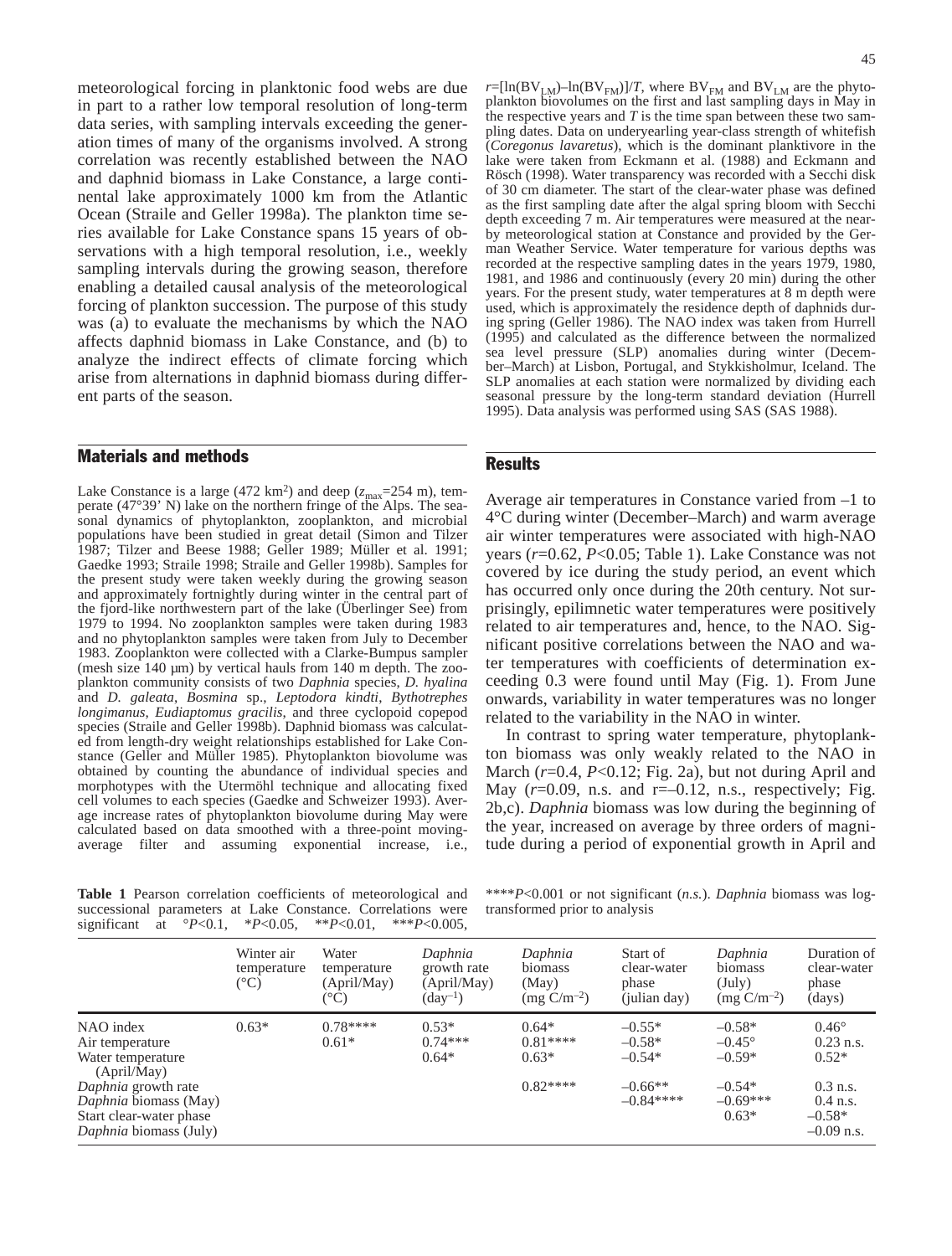

**Fig. 1** Coefficient of determination (*r*2) of the relationship between the North Atlantic Oscillation (NAO) index and the average water temperature at 8 m depth during individual months from 1979 to 1994. The *horizontal line* indicates a significance level of 95%. The NAO index for December to March has a predictive power for the water temperatures at 8 m depth up to May but not later in the year



**Fig. 2** Relationship between the NAO index and monthly averages of phytoplankton biomass in March (*r*=0.4, *P*<0.12) (**a**), April (*r*=0.09, n.s.) (**b**), and May (*r*=–0.12, n.s.) (**c**)

May, and remained at a rather high level compared to winter biomasses until the end of the year (Fig. 3). As average net population growth rates during April and May in most years could be adequately described by an exponential model, they were estimated from the slope of a linear regression line fitted to the relationship between the logarithm of *Daphnia* biomass and the day of the year. Combining data from all study years, daphnid biomass increased by 0.043 per day  $(r^2=0.49, P<0.0001)$ during April and May. I tested for significant differences in population growth rates between years using an ANCOVA approach with  $log_{10}$ (biomass) as the dependent variable and day of the year, year, and their interaction as independent variables (Table 2). Significant differences in population growth rates between years were suggested by a significant interaction term. Daphnid growth rates during April/May of individual years ranged between  $0.02 \text{ day}^{-1}$  in 1987 and  $0.09 \text{ day}^{-1}$  in 1990 and differences were related to the variability in average April/May water temperatures (*r*=0.64, *P*<0.05) and consequently indirectly to the NAO (*r*=0.53, *P*<0.05). There was neither a significant relationship between *Daphnia* growth rates and algal biovolumes during April (*r*=–0.07, n.s.) nor during (*r*=–0.3, n.s.). In addition, a multiple regression model which included algal biovolumes and May water temperature did not explain more variability in *Daphnia* growth rates than water tem-



**Fig. 3** Individual observations of daphnid biomass throughout 1979–1994. The *line* indicates the mean net population increase during April and May when considering all study years

**Table 2** ANCOVA with *Daphnia* biomass on individual sampling dates in April and May (dependent variable) and julian day, year, and their interaction as independent variables

| Source                                                                            | df                           | Type III SS         | <i>F</i> -value        | Pr < F                     |
|-----------------------------------------------------------------------------------|------------------------------|---------------------|------------------------|----------------------------|
| Julian day<br>Year<br>Julian day×year<br>Error $df$<br>Error SS<br>R <sup>2</sup> | 14<br>14<br>97<br>34<br>0.77 | 62.9<br>8.3<br>10.3 | 179.53<br>1.70<br>2.09 | 0.0001<br>0.0681<br>0.0185 |

perature alone, i.e., algal biovolumes did not contribute significantly to the model.

High daphnid growth rates correlated with high daphnid biomass during May, which linked daphnid biomass in May to water temperatures during April/May (*r*=0.63, *P*<0.05) and the NAO (Straile and Geller 1998a). *Daphnia* biomass in May did not depend on the size of the overwintering *Daphnia* population as there were no significant correlations between *Daphnia* biomasses in May and March (*r*=–0.08, n.s.) or between *Daphnia* biomass in March and the NAO (*r*=–0.4, n.s.).

High *Daphnia* biomasses were associated with negative increase rates of phytoplankton biovolume during May (*r*=–0.69, *P*<0.005; Fig. 4a) and an early start of the clear-water phase(*r*=–0.84, *P*<0.001; Fig. 4b). The onset of the clear-water phase in Lake Constance varied by approximately 1 month between years, e.g., from the middle of May in 1990 to the end of June in 1987, and was related to the NAO index  $(r=-0.55, P<0.05;$  Table 1). Additionally, there was a tendency for longer clear-water periods when they started earlier (correlation coefficient between the duration of the clear-water phase and (a) its starting date:  $r=-0.58$ ,  $p<0.05$ ; and (b) the NAO Index: *r*=0.46, *P*<0.09).

The daphnid biomass in July was positively related to the start of the clear-water phase (*r*=0.63, *P*<0.05) and negatively to daphnid biomass in May (Fig. 5a). Thus, *Daphnia* biomass in July was lower during high NAO years  $(r=-0.58, P<0.05;$  Fig. 5b). Monthly averages of daphnid biomass in July varied by approximately one or-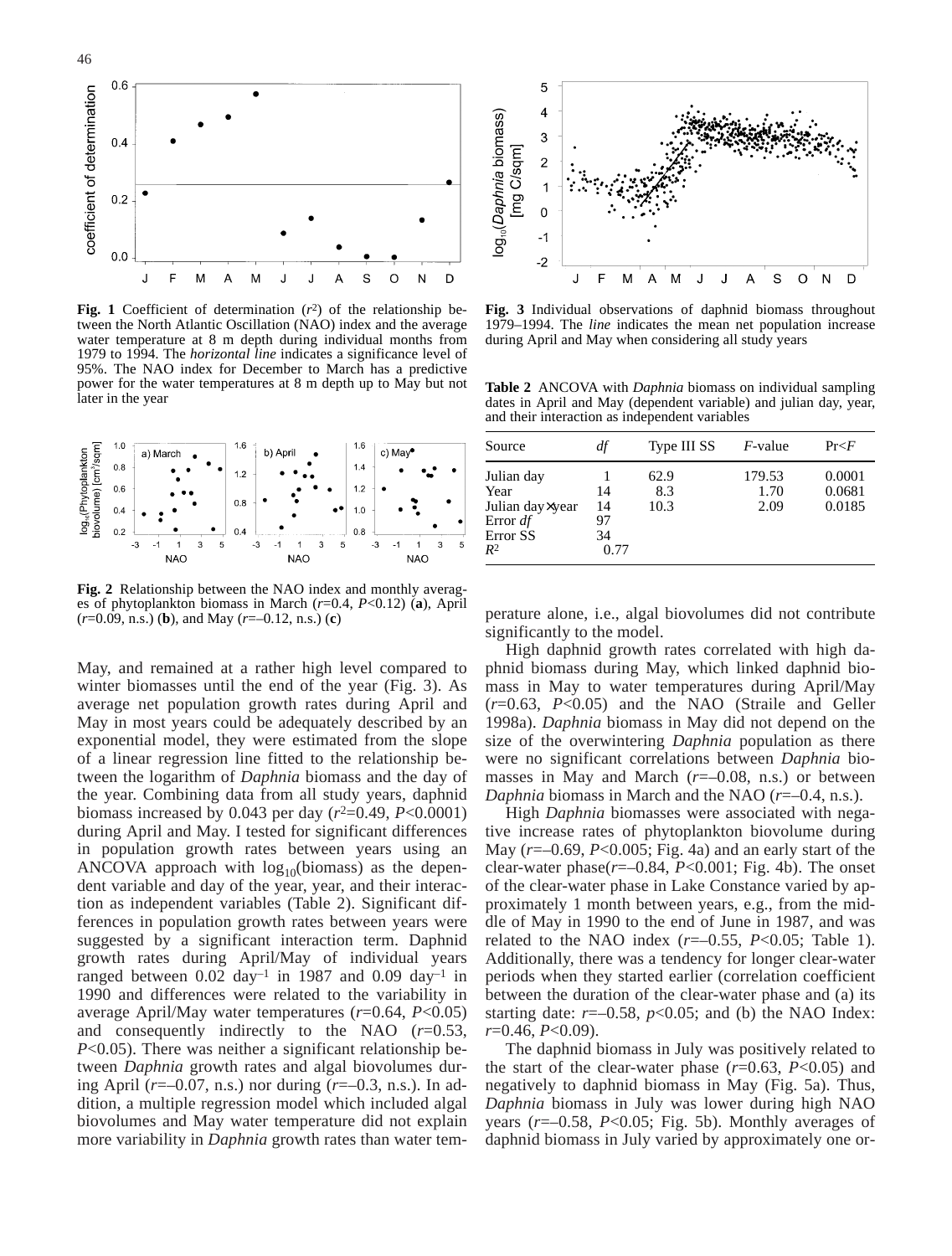

**Fig. 4** Relationship between the average *Daphnia* biomass in May and phytoplankton growth rate during May (**a**), and the start of the

der of magnitude, whereas May averages exhibited an interannual variability exceeding two orders of magnitude (Fig. 5a). Only during high-NAO years (1989, 1990, 1993) did biomass in May exceed July biomass, whereas in all other years, July biomass was larger than May biomass (Fig. 5a). The maximum monthly average of *Daphnia* biomass during late spring and early summer was not correlated with the NAO index ( $r=-0.21$ , n.s.). Daphnid biomass in July was neither related to phosphorus concentrations during winter mixing (*r*=0.14, n.s.) nor to the year-class strength of whitefish ( $r=-0.04$ , n.s.).

## **Discussion**

The measurements described here suggest a causal chain of meteorological, hydrological, and ecological processes connecting a large-scale meteorological phenomenon together with winter and early spring meteorological conditions to planktonic events in summer. Climatic conditions in Europe are influenced by the NAO predominantly in winter when it is strongest and has the clearest teleconnections (Barnston and Livezy 1987). Accordingly, the NAO signal is detectable in Constance air temperatures during winter, and in the water temperatures of Lake Constance until May. Elevated water temperatures during recent winters , i.e., high-NAO years, have been



Fig. 5 a Relationship between average daphnid biomass in July and average *Daphnia* biomass in May. For a better comparison of absolute values, the *line* where May biomass would equal July biomass is shown. **b** Relationship between average *Daphnia* biomass in July and the NAO index

recorded in a number of European lakes and coastal waters (Beukema 1992; Pingree 1994; Adrian et al. 1995; Müller-Navarra et al. 1997; Kröncke et al. 1998).

Water temperature and the heat content of a lake are major factors in determining the onset of thermal stratification in spring (McCormick 1990; Robertson and Ragotzke 1990; Demers and Kalff 1993). Thermal stratification reduces downward mixing of heat yielding a stronger stratification which, in turn, again enhances the warming of surface waters. Hence, the start of stratification initiates a positive feedback mechanism which may accelerate the meteorological signal.

As soon as mixing below the euphotic zone ceased, algal standing stocks increased substantially in deep Lake Constance (Bäuerle et al. 1998; Gaedke et al. 1998). Ciliates and rotifers responded rapidly to an initial increase in phytoplankton biomass (Müller et al. 1991; Arndt et al. 1993) and exhibited a strong grazing pressure on phytoplankton shortly thereafter (Müller et al. 1991; Arndt et al. 1993; Gaedke and Straile 1994). Thus, the resulting phytoplankton biomass is due to the combined effect of phytoplankton growth and the grazing pressure by small herbivores shortly after the onset of stratification. These differences in the increase patterns, i.e., positive feedback of temperature increase ver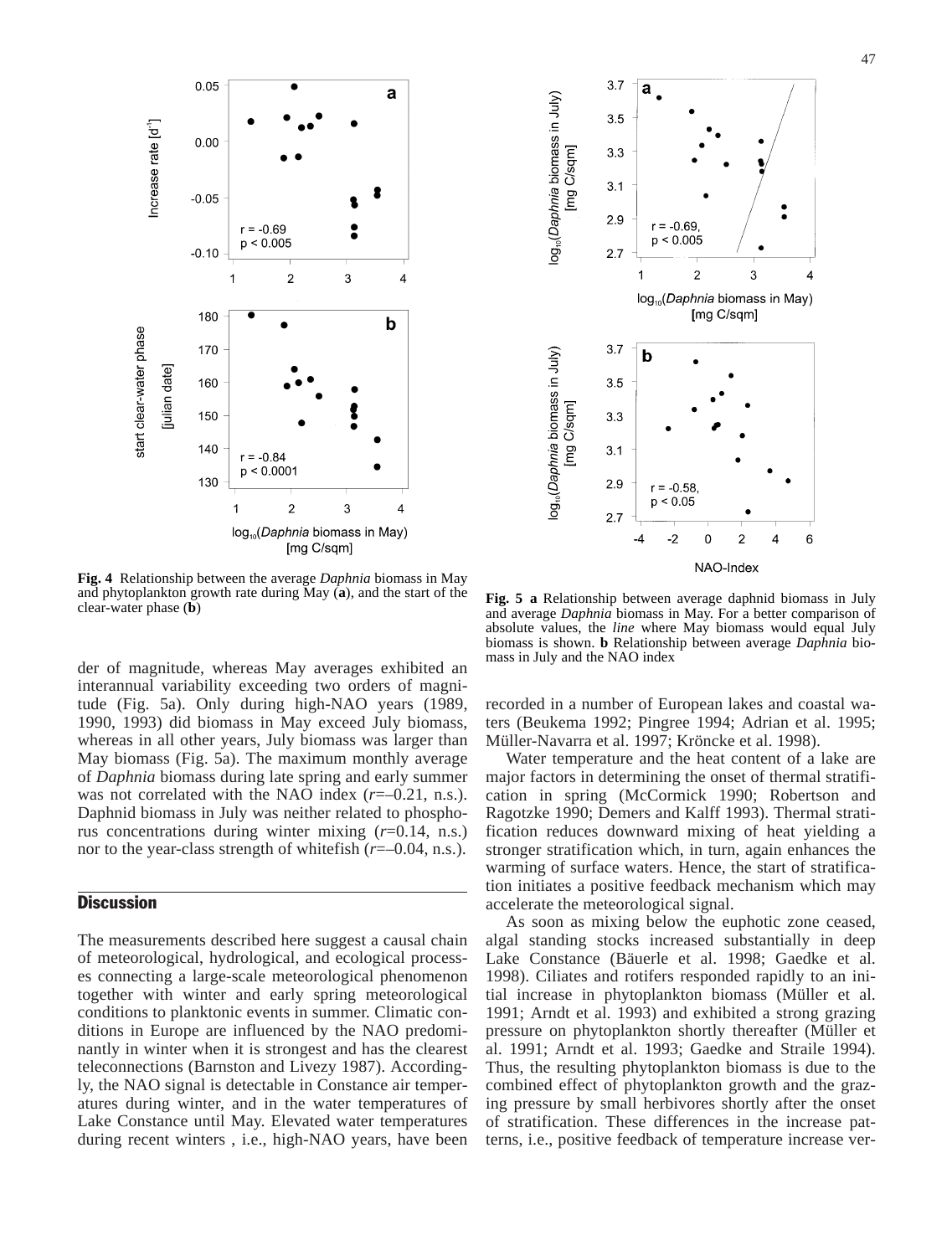sus dampening of phytoplankton biomass increase due to grazing, might explain why a strong relationship was observed between water temperatures and the NAO, but not between phytoplankton biomass and the NAO.

During the investigation period, daphnid population growth started around April (Fig. 3). At this time, phytoplankton biomass was already high and influenced by small herbivores (see above), so that daphnids were not associated with higher phytoplankton biomasses, but with higher water temperatures after high-NAO compared to low-NAO years. In laboratory studies, temperature has strong effects on the feeding and growth of daphnids (Vijverberg 1980; Lampert and Muck 1985). Additionally, daphnid food demands to obtain a certain growth rate decrease with decreasing temperatures (Achenbach and Lampert 1997). This reduces the possible impact of food limitation on *Daphnia* growth during April when water temperatures are still low. Thus, variability in daphnid population growth was probably a direct effect of variability in water temperatures but was not mediated by phytoplankton biomass.

Critical *Daphnia* biomasses able to suppress phytoplankton biomass were reached in May during high-NAO years and resulted in an earlier onset of the clearwater phase. The clear-water phase is a regular successional event in many temperate lakes (Lampert 1978; Luecke et al. 1990; Markager et al. 1994; Angeli et al. 1995), and has been traced back to the grazing impact of daphnids (Lampert et al. 1986), which are the dominant herbivores in Lake Constance at this time of the year (Pinto-Coelho 1991; Straile 1998). The timing of the clear-water phase in the small and eutrophic Plußsee  $(0.14 \text{ km}^2, z_{\text{mean}} = 9.4 \text{ m})$  was correlated with the mean annual lake temperature (Müller-Navarra et al. 1997). The authors assumed that the earlier onset of the clearwater phase with increased temperatures was due to temperature-controlled zooplankton growth under high algal abundances in spring but, unfortunately, they did not present data on zooplankton and phytoplankton. Additionally, a comparative analysis of interannual variability in the timing of the clear-water phase and *Daphnia* population dynamics during spring in the small and hypertrophic Müggelsee (7.3 km<sup>2</sup>,  $z_{\text{mean}}$ =4.9 m) and Lake Constance revealed that both lakes exhibited a high temporal coherence, i.e., an early clear-water phase in Müggelsee was associated with an early clear-water phase in Lake Constance (D. Straile and R. Adrian, unpublished data) These results suggest that similar mechanisms determine interannual variability in successional events during the first half of the year in lakes of different size and trophy.

The trophic state of Lake Constance has changed from meso-eutrophic to more oligotrophic conditions during the study period (Gaedke and Schweizer 1993; Güde et al. 1998). A potential confounding of meteorological and trophy effects during spring can be excluded because phytoplankton did not respond to reoligotrophication during spring (Gaedke and Schweizer 1993). Despite decreased phosphorus concentrations, daphnids grew faster in spring in recent years when water temperatures were

high. In summer, concentrations of edible algae and primary production remained largely unchanged (Tilzer et al. 1991; Gaedke and Schweizer 1993). Daphnid biomass in July was not related to winter phosphorus concentrations and hardly any response of the zooplankton community to declining nutrient concentrations was observed (Straile and Geller 1998a, 1998b). Likewise, interannual differences in the year-class strength of underyearling whitefish (*C. lavaretus*), the dominant planktivores in Lake Constance, were not related to *Daphnia* biomass. This suggests that the results were neither confounded by changes in the trophic state of the lake, nor by interannual changes in predation pressure by whitefish.

The effects of the NAO and spring water temperatures on plankton succession were of varying complexity. Some planktonic responses may be understood as simple temporal shifts of successional events. For example, the inverse relationship between *Daphnia* biomasses in May and July was probably caused by a temporal shift in *Daphnia* population dynamics, which is characterized by maximum abundances during late spring/early summer and a subsequent summer decline (Sommer et al. 1986). During years with a low NAO index, *Daphnia* growth was slow and high biomasses were obtained in July. In contrast, during high-NAO years, biomass was high in May and declined towards July. However, this shift in the timing of maximum biomass did not affect the overall magnitude of maximum biomass during spring, which was not related to the NAO.

On the other hand, there is also evidence for alternations in the complex patterns of plankton regulation due to meteorological forcing. For example, daphnids and algae were controlled by different mechanisms during early spring, allowing a possible uncoupling of algal and daphnid dynamics. The seasonal increase in daphnid biomass in Lake Constance closely followed the seasonal rise in epilimnetic water temperatures during spring. In contrast, phytoplankton growth was tightly coupled to increased light availability, i.e., a reduction in mixing depth (Gaedke et al. 1998). As periods without mixing occurred in some years during late winter and early spring when water temperatures were still low, algae but not daphnids started to grow (Gaedke et al. 1998). Because ciliates were able to react almost immediately to increased algal biomass (Müller et al. 1991), this suggests that the relative importance of ciliates as herbivores is larger in low-NAO years than in high ones.

The duration of the clear-water phase provides a second example of an alternation in the importance of processes in response to the speed of vernal warming. During low-NAO years, the clear-water phase was less pronounced and lasted only a few days. There are several potential mechanisms for this pattern. (a) A succession of phytoplankton towards species which are highly competitive at low phosphorus concentrations, e.g., the diatoms *Fragillaria* and *Asterionella*, in response to the seasonal decline of phosphorus concentrations (Sommer et al. 1986). As these species are also large, this may reduce the overall edibility of phytoplankton and hence the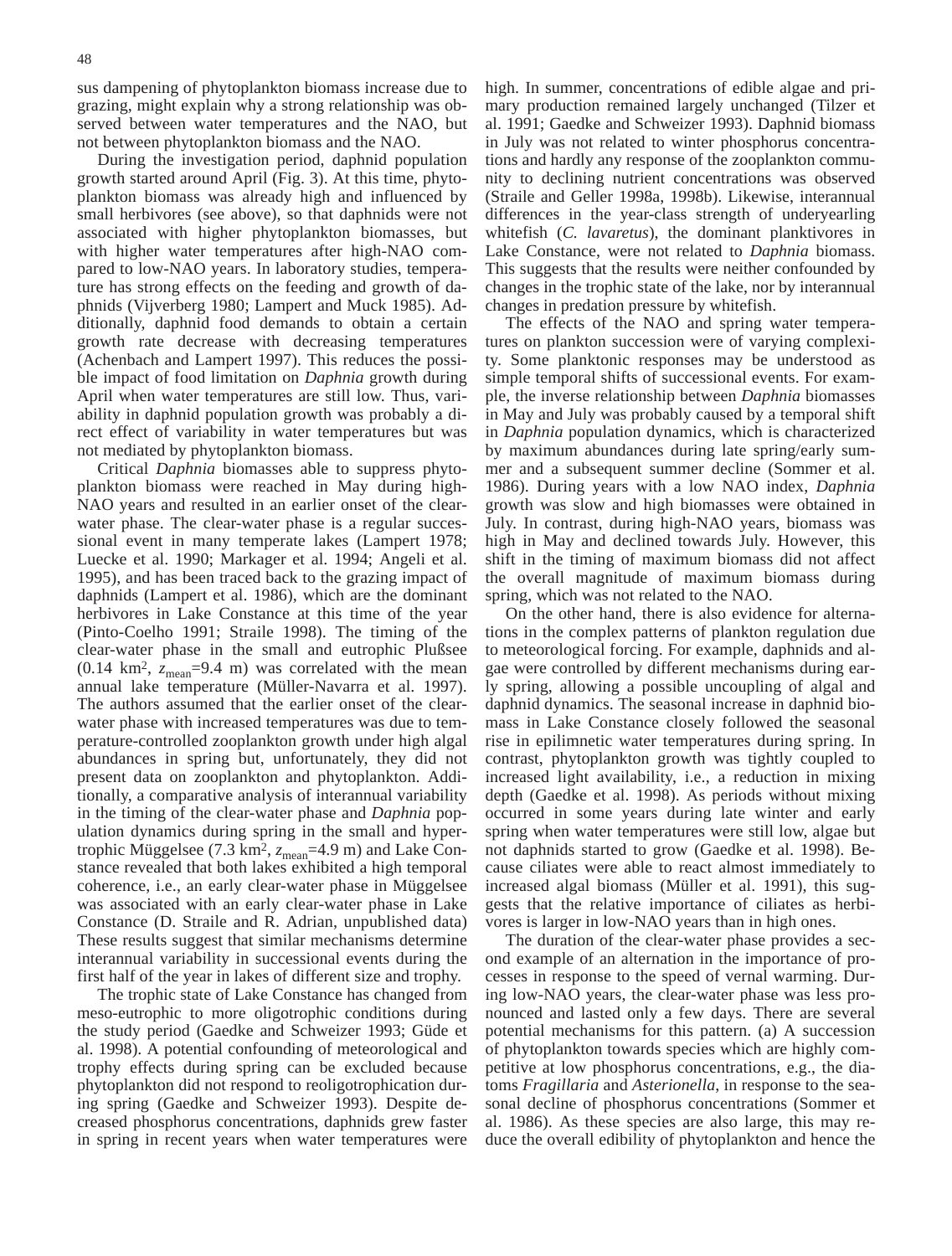duration and intensity of the clear-water phase if *Daphnia* reach peak abundances after the occurrence of this successional shift. (b) Diel vertical migration (DVM) of *D. hyalina*, which in Lake Constance usually starts around June (Geller 1986). If the biomass-specific grazing pressure of daphnids integrated over 1 day is already reduced by DVM, a less pronounced clear-water phase may be expected.

Meteorological forcing of daphnid population dynamics probably affects the population dynamics of many other planktonic species and, consequently, ecosystem processes. The triggering of the clear-water phase is the most impressive – even macroscopically observable – demonstration of the grazing potential of daphnids. Besides grazing on phytoplankton, daphnids exert a significant grazing pressure on all components of the microbial food web (Jürgens 1994), and suppress rotifers (Gilbert 1988) and copepod nauplii (Santer and Lampert 1995) by exploitative and interference competition. As a result, a lower daphnid biomass during July in high-NAO years will partly relieve rotifers and protozoans from competition and predation yielding a higher species and carbon flux diversity and increasing the importance of the microbial loop (Gaedke and Straile 1994; Straile 1998).

To conclude, population dynamics of daphnids and the timing of important successional events in the plankton community of Lake Constance were subject to meteorological forcing by the NAO. The winter NAO signal did not fade and was detected in the interannual variability of various parameters until July. The system exhibited a remarkable memory over almost half of the year due to the important role played by *Daphnia* in plankton succession. A thorough understanding of the regulation of *Daphnia* population dynamics is therefore a key for predictions of the response of freshwater planktonic food webs to global climate change.

**Acknowledgements** Data acquisition was performed within the Special Collaborative Program (SFB) 248 "Cycling of Matter in Lake Constance" supported by the Deutsche Forschungsgemeinschaft (DFG). Data analysis was supported by the EU project "Response of European Freshwater Lakes to Environmental and ClimaTic change (REFLECT, contract number: ENV4-CT97-0453)." Special thanks to B. Beese, U. Gaedke, W. Geller, J. Hurrell, D. Ollinger, R. Rösch, the Institut für Seenforschung/Langenargen, and the German Weather Service who provided data for this study. Comments by Ursula Gaedke, Erich Bäuerle, and three referees greatly improved the style and content of the manuscript.

### **References**

- Achenbach L, Lampert W (1997) Effects of elevated temperatures on threshold food concentrations and possible competitive abilities of differently sized cladoceran species. Oikos 79:469–476
- Adrian R, Deneke R (1996) Possible impact of mild winters on zooplankton succession in eutrophic lakes of the Atlantic European area. Freshwater Biol 36:757–770
- Adrian R, Deneke R, Mischke U, Stellmacher R, Lederer P (1995) A long-term study of the Heiligensee (1975–1992): evidence for effects of climatic change on the dynamics of eutrophied lake ecosystems. Arch Hydrobiol 133:315–337
- Aebischer NJ, Coulson JC Colebrook JM (1990) Parallel longterm trends across four marine trophic levels and weather. Nature 347:753–755
- Anderson WL, Robertson DM, Magnuson JJ (1996) Evidence of recent warming and El Niño-related variations in ice breakup of Wisconsin lakes. Limnol Oceanogr 41:815–821
- Angeli N, Pinel-Alloul B, Balvay G, Ménard I (1995) Diel patterns of feeding and vertical migration in daphnids and diaptomids during the clear water phase in Lake Geneva (France). Hydrobiologia 300/301:163–184
- Arndt H, Krocker M, Nixdorf B, Köhler A (1993) Long-term annual and seasonal changes of meta- and protozooplankton in Lake Müggelsee (Berlin): effects of eutrophication, grazing activities, and the impact of predation. Int Rev Ges Hydrobiol 78:379–402
- Barber RT, Chavez FP (1983) Biological consequences of El Niño. Science 222:1203–1210
- Barnston AG, Livezy RE (1987) Classification, seasonality and persistence of low-frequency atmospheric circulation patterns. Mon Weather Rev 155:1083–1126
- Bäuerle E, Ollinger D, Ilmberger J (1998) Some meteorological, hydrological, and hydrodynamical aspects of Upper Lake Constance. Arch Hydrobiol Spec Issues Adv Limnol 53:31–83
- Beukema JJ (1992) Expected changes in the Wadden Sea benthos in a warmer world: lessons from periods with mild winters. Neth J Sea Res 30:73–79
- Davies TD, Viner D, Jones PD (1998) Changes in atmospheric circulation and climate over the North Atlantic and Europe. In: George DG, Jones JG, Puncochár P, Reynolds CS, Sutcliffe DW (eds) Management of lake and reservoirs during global climate change. Kluwer, Dordrecht, pp 1–13
- Demers E, Kalff J (1993) A simple model for predicting the date of spring stratification in temperate and subtropical lakes. Limnol Oceanogr 38:1077–1081
- Eckmann R, Rösch R (1998) Lake Constance fisheries and fish ecology. Arch Hydrobiol Spec Issues Adv Limnol 53:285– 301
- Eckmann R, Gaedke U, Wetzlar HJ (1988) Effects of climatic and density-dependent factors on year-class strength of *Coregonus lavaretus* in Lake Constance. Can J Fish Aquat Sci 45:1088– 1093
- Fraedrich K, Müller K (1992) Climate anomalies in Europe associated with ENSO extremes. Int J Climatol 12:25–31
- Fromentin J-M, Planque B (1996) *Calanus* and environment in the North Atlantic. II. Influence of the North Atlantic Oscillation on *C. finmarchicus* and *C. helgolandicus*. Mar Ecol Prog Ser 134:111–118
- Fromentin J-M, Stenseth NC, Gjosaeter J, Johannessen T, Planque B (1998) Long-term fluctuations in cod and pollack along the Norwegian Skagerrak coast. Mar Ecol Prog Ser 162:265–278
- Gaedke U (1993) Ecosystem analysis based on biomass size distributions: a case study of a plankton community in a large lake. Limnol Oceanogr 38:112–127
- Gaedke U, Schweizer A (1993) The first decade of oligotrophication in Lake Constance. I. The response of phytoplankton biomass and cell size. Oecologia 93:268–275
- Gaedke U, Straile D (1994) Seasonal changes of the quantitative importance of protozoans in a large lake: an ecosystem approach using mass-balanced carbon flow diagrams. Mar Microb Food Webs 8:163–188
- Gaedke U, Ollinger D, Bäuerle E, Straile D (1998) The impact of weather conditions on the seasonal plankton development. Arch Hydrobiol Spec Issues Adv Limnol 53:565–585
- Geller W (1986) Diurnal vertical migration of zooplankton in a temperate great lake (L. Constance): a starvation avoidance mechanism? Arch Hydrobiol [Suppl] 74:1–60
- Geller W (1989) The energy budget of two sympatric *Daphnia* species in Lake Constance: productivity and energy residence times. Oecologia 78:242–250
- Geller W, Müller H (1985) Seasonal variability in the relationship between body-length and individual dry weight as related to food abundance and clutch size in two coexisting *Daphnia* species. J Plankton Res 7:1–18